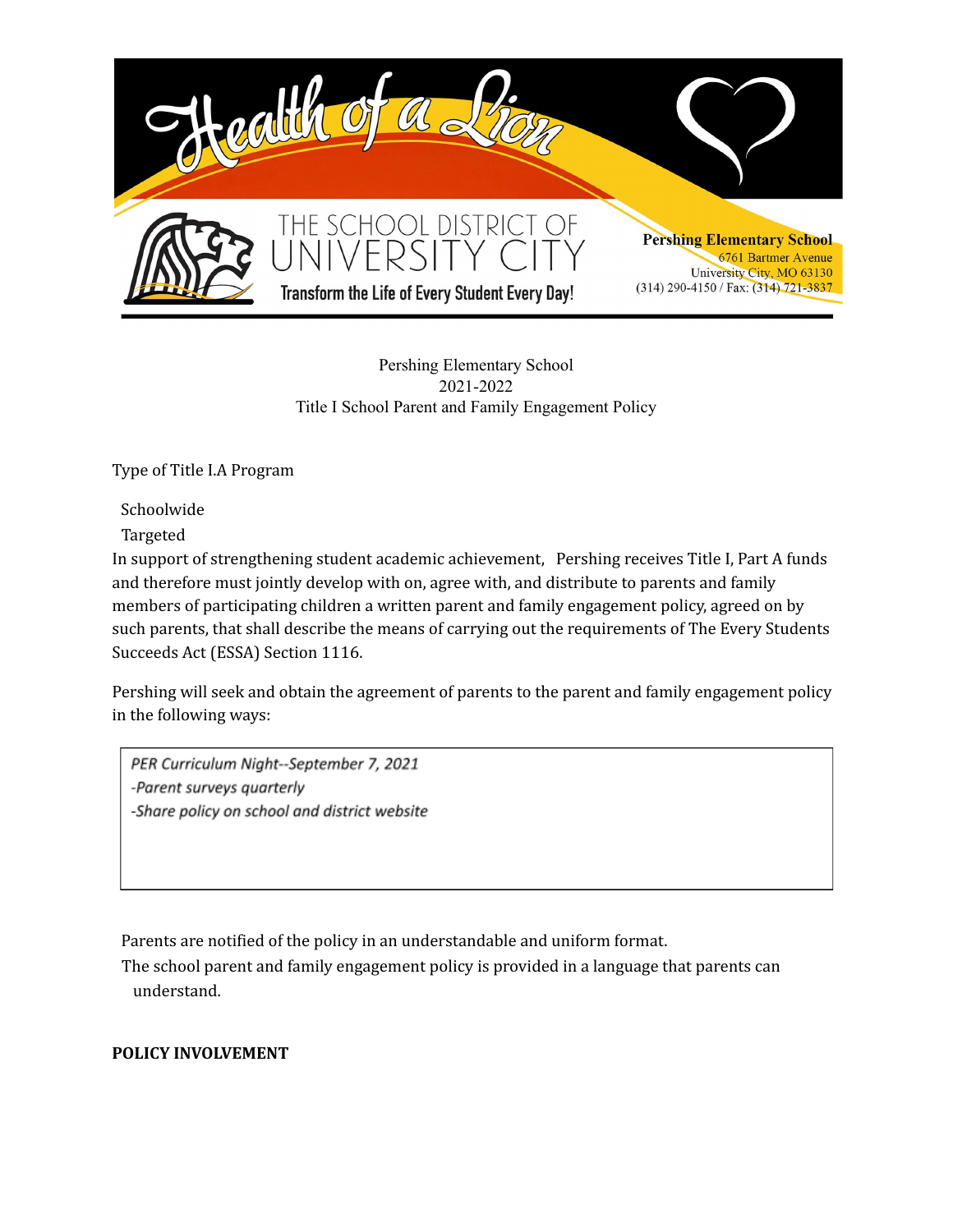

At the beginning of the school year, the school convenes an annual meeting at a convenient time, to which all parents of participating children are invited and encouraged to attend.

The agenda reflects the purpose of the meeting:

- To inform parents of their school's participation in the Title I.A program
- To explain the requirements of Title I.A
- To explain the rights of parents to be involved

The school offers a flexible number of meetings.

Using Title I.A funds, to promote parental involvement the school provides: At least one box checked below

Transportation Child Care Home Visits (Funds will not be utilized for these purposes)

The school involves parents in an organized, ongoing, and timely way:

In the planning, review, and improvement of the Title I.A program and/or Schoolwide program plan in the school.

Pershing will involve parents in the planning, review, and improvement of the Title I.A program and/or Schoolwide Program Plan in the following ways:

-Invite parents to be review, provide feedback and update Schoolwide Program Plan (a.k.a. Comprehensive Strategic School Improvement Plan) on the Curriculum and Instruction - Federal Programs District website -Parent surveys quarterly -Share policy on school website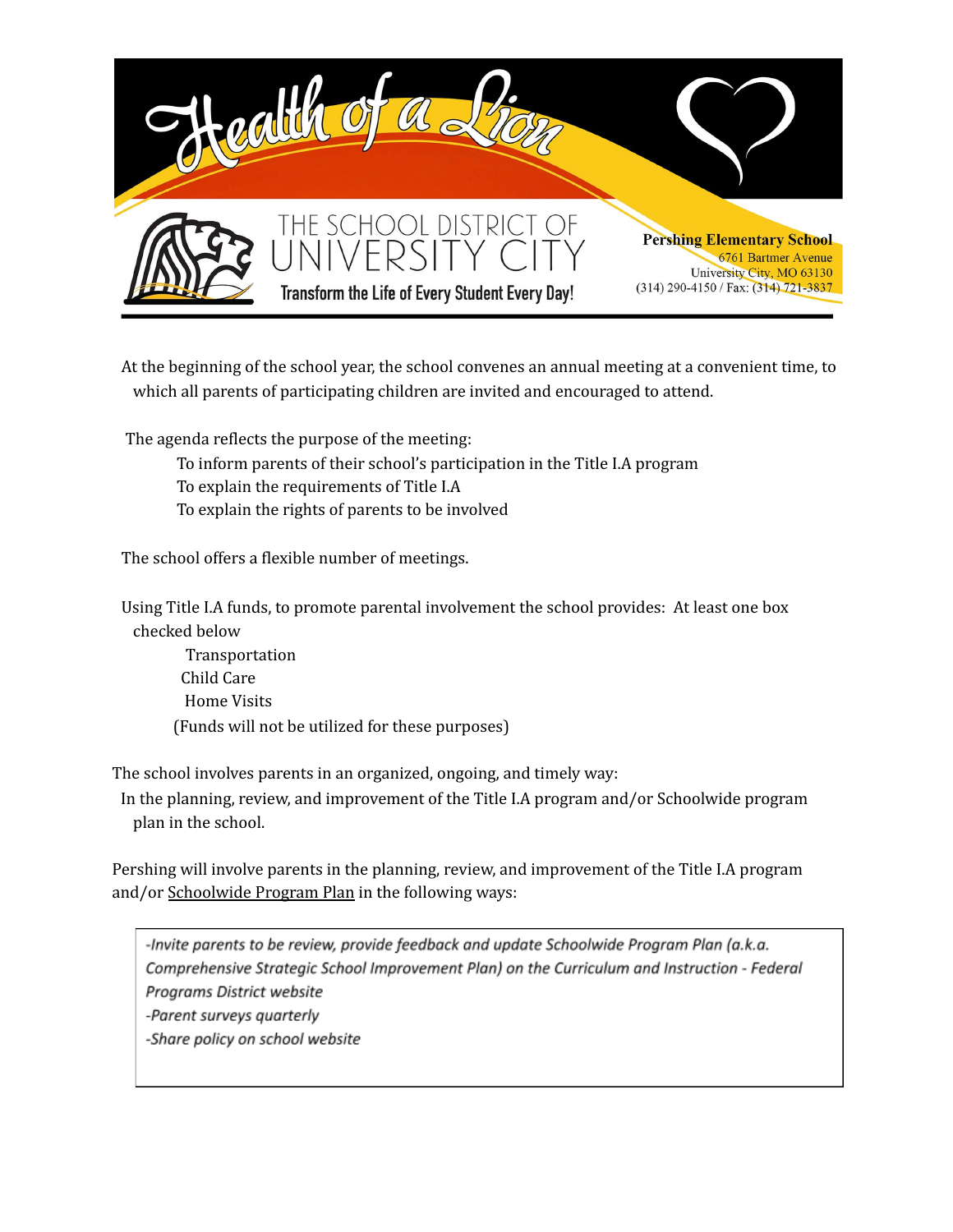

In the planning, review, and improvement of the school parent and family engagement policy.

Pershing will involve parents in the planning, review, and improvement of the Parent and Family Engagement Policy in the following ways:

-Share policy and compact at Curriculum Night -Share policy on school website -Invite parents to participate in District Strategic Planning meetings in the fall and spring -Feedback/Comments box on the school's Title I.A information tab -Parent surveys quarterly

The school provides parents of participating children: Timely information about the Title I.A programs.

Pershing will provide information to parents about the Title I. A program in the following ways:

-Share information about the Title I.A program at Back to School/Curriculum Night/Annual Meeting -Title I.A tab on the school website will have information about the Title I.A program

-Use multiple methods of communication to families such as school reach system, Peachjar, and assessments that are used to measure progress that are used to measure progress, and the MAPP of the MAPP of the MAPP of the MAPP of the MAPP of the MAPP of the MAPP of the MAPP of the MAPP of the MAPP of the MAPP of the M

-Agenda item at PTO meetings

Pershing will provide a description and explanation of the curriculum, academic assessments, and MAP achievement levels in the following ways:

-Share information at Back to School Curriculum Night/Annual Meeting

-Share information at Curriculum Night

-Parent/Teacher Conferences - Fall/Spring - Teachers will share MAP Achievement data

-School Website -The school website will have information about courses, curriculum, syllabi

-SDUC Website - Curriculum and Instruction Tab will have information regarding curriculum and assessments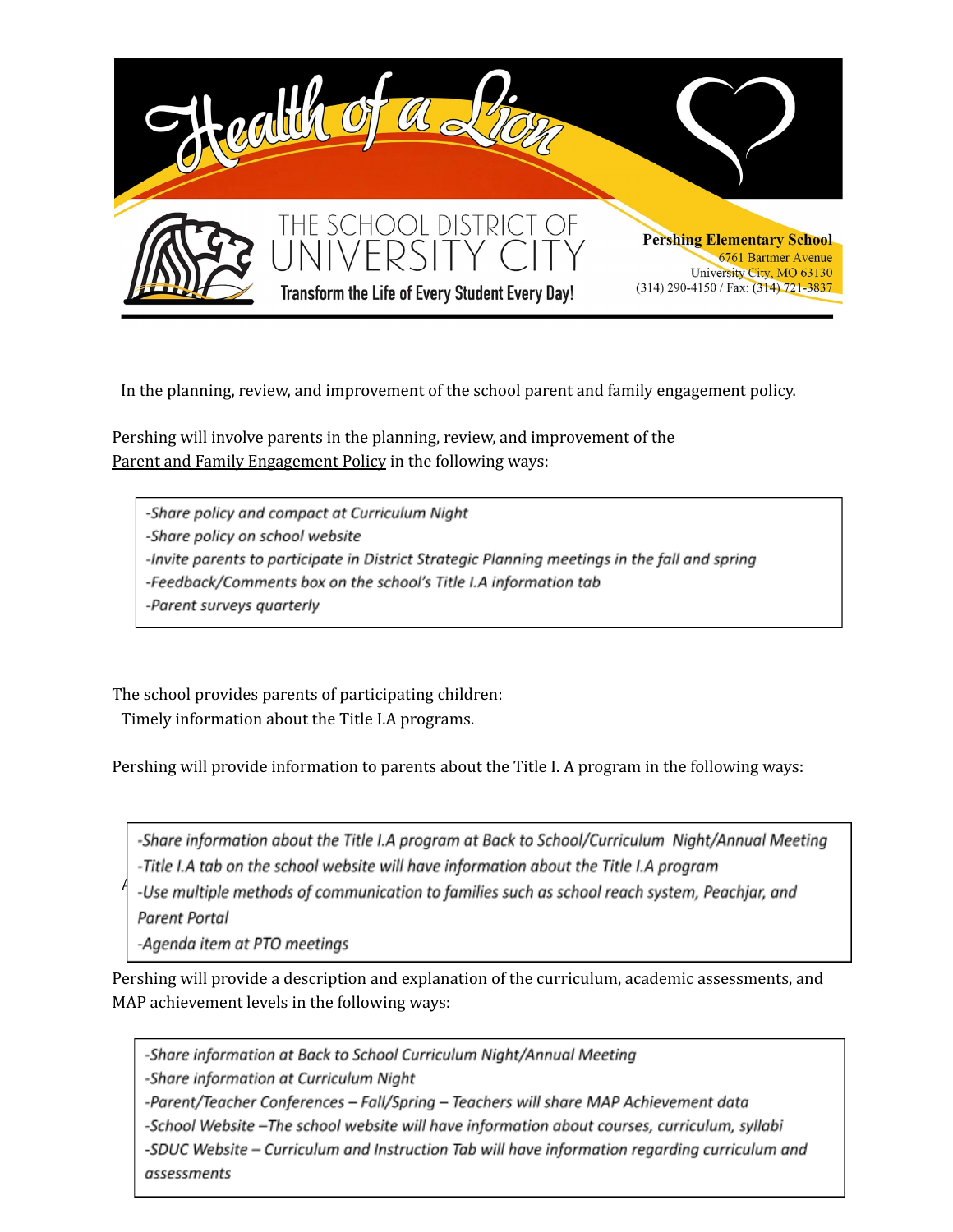

Opportunities, as appropriate, to participate in decisions relating to the education of their children.

Responses to their suggestions as soon as possible.

## **SCHOOL CAPACITY FOR INVOLVEMENT**

To ensure effective involvement of parents and to support a partnership among the school, parents, and the community to improve student academic achievement, Pershing will:

Provide assistance to parents, as appropriate, in understanding:

- the Missouri Learning Standards
- the Missouri Assessment Program
- local assessments
- how to monitor a child's progress and
- how to work with educators to improve the academic achievement of their children.

Pershing will provide assistance on the aforementioned topics in the following ways:

Provide materials and training to help parents work with their children to improve achievement.

Pershing will provide materials and training in the following ways: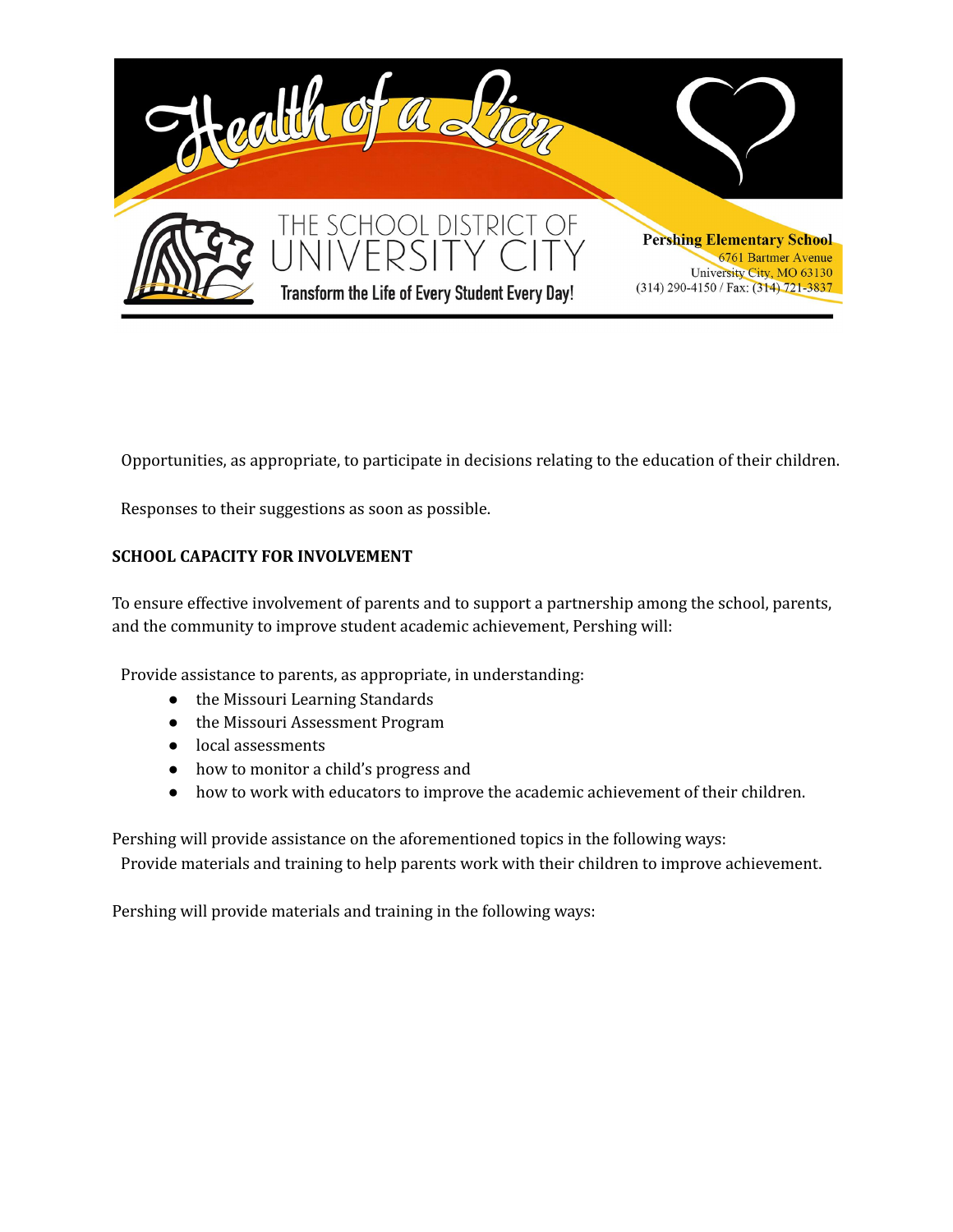

Encourage participation in family learning events where parents can learn strategies to support their child's learning at home:

- Weekly Community Conversations with PER principals (Fridays)
- District Parent Cafes
- Events through community partners that align with Pershing's mission, vision, and goals
- Ongoing virtual opportunities that showcase teaching/learning experiences and parent partnerships: Jazz & More Under the Stars, Cultural Awareness activities, and outdoor learning through the community garden;

Educates teachers, specialized instructional support personnel, principals, and other school leaders, and other staff, with the assistance of parents, in the values and utility of contributions of parents, and in how to reach out to, communicate with, and work with parents as equal partners, implement and coordinate parent programs, and build ties between parents and the school.

Pershing will educate school personnel regarding working with parents in the following ways:

-Review and update with school staff communication procedures with parents -Provide training for school staff regarding effective communication techniques for working with parents

To the extent feasible and appropriate, coordinates and integrates parent involvement programs and activities with other Federal, State and local programs, including public preschool programs,